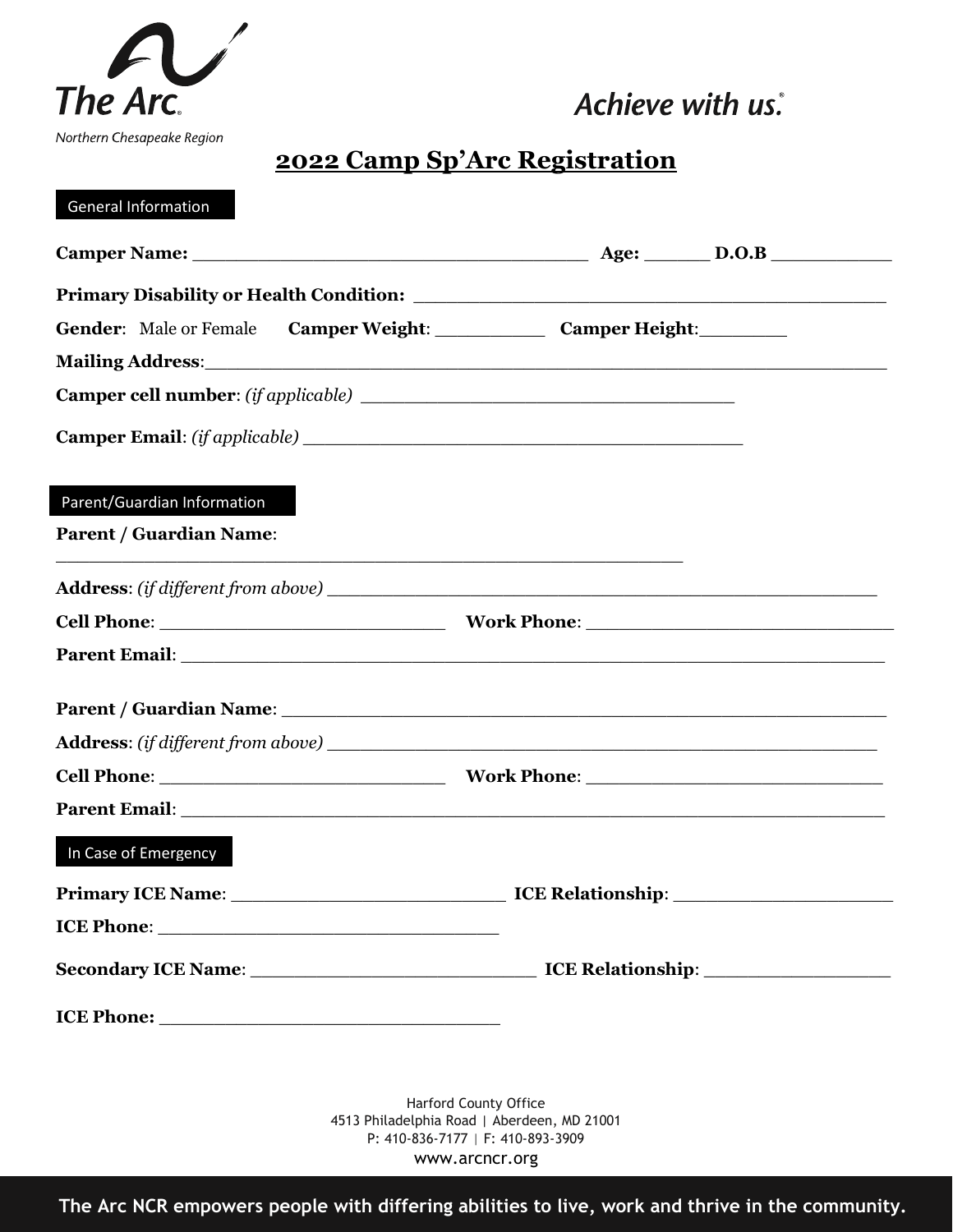

**Questions for camper:**

# Achieve with us.

| My favorite thing to do: |  |
|--------------------------|--|
|                          |  |
|                          |  |

Things I don't like:

Things that bother me:

Harford County Office 4513 Philadelphia Road | Aberdeen, MD 21001 P: 410-836-7177 | F: 410-893-3909 www.arcncr.org

\_\_\_\_\_\_\_\_\_\_\_\_\_\_\_\_\_\_\_\_\_\_\_\_\_\_\_\_\_\_\_\_\_\_\_\_\_\_\_\_\_\_\_\_\_\_\_\_\_\_\_\_\_\_\_\_\_\_\_\_\_\_\_\_\_\_\_\_\_\_\_\_\_\_\_\_

\_\_\_\_\_\_\_\_\_\_\_\_\_\_\_\_\_\_\_\_\_\_\_\_\_\_\_\_\_\_\_\_\_\_\_\_\_\_\_\_\_\_\_\_\_\_\_\_\_\_\_\_\_\_\_\_\_\_\_\_\_\_\_\_\_\_\_\_\_\_\_\_\_\_\_\_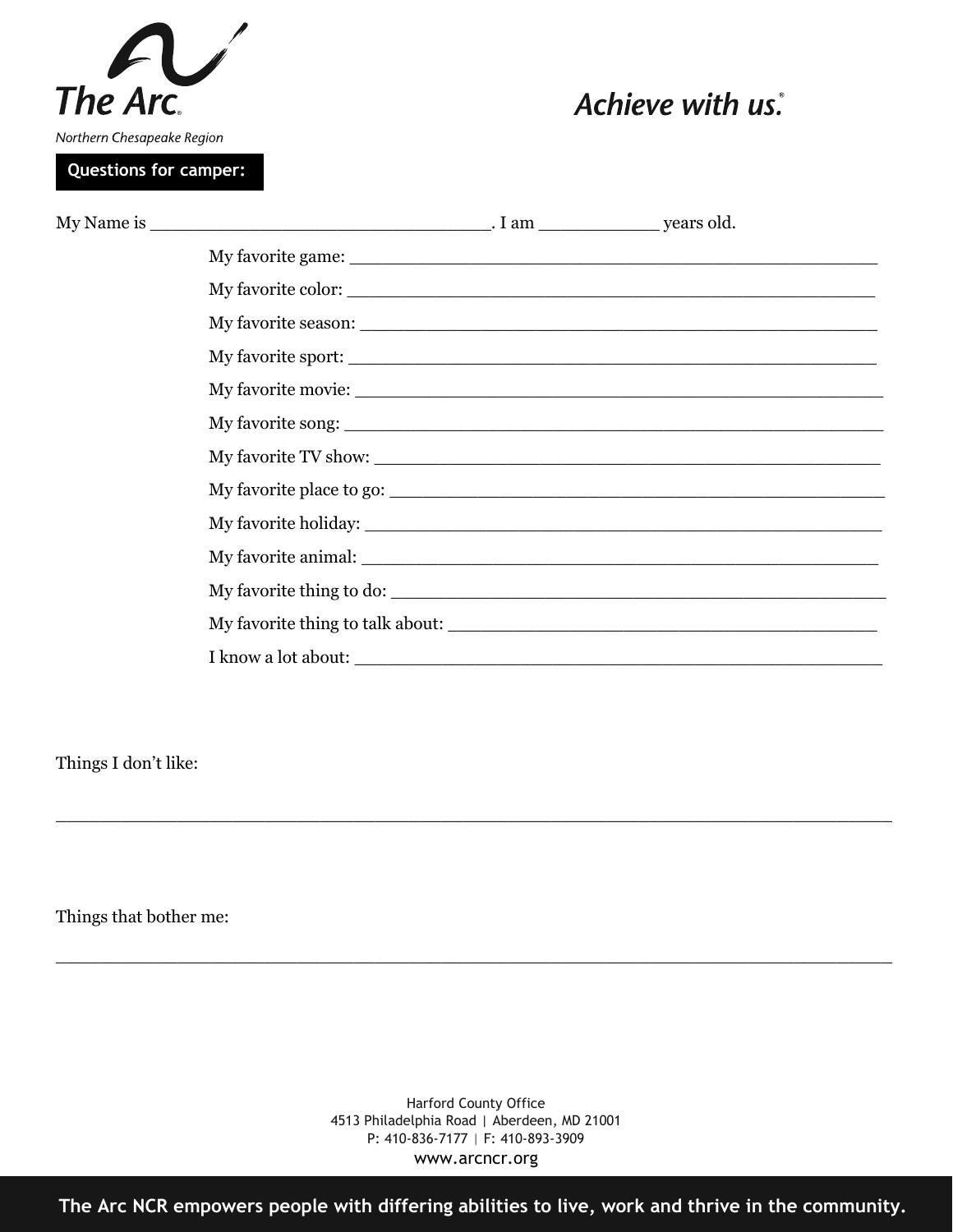

### Camp Logistics

| <b>Camp Location:</b> | The Lutheran Church of the Good Shepherd<br>1515 Emmorton Road<br>Bel Air, MD 21014                                                                                                    |  |
|-----------------------|----------------------------------------------------------------------------------------------------------------------------------------------------------------------------------------|--|
| <b>Camp Time:</b>     | Drop off -<br>$8:00$ a.m. $-8:30$ a.m.<br>Camp Activities $-8:30$ a.m.- 3:00 p.m.<br>Pick $up -$<br>$3:00-3:30$ p.m. (Late fee of \$1.00 per minute after $3:30$ pm)                   |  |
|                       | Every week we will have field trips and visitors to camp that relate to the theme of the week. Once<br>you register you will receive a camp schedule and camp orientation information. |  |
|                       | <b>Camp Dates and Themes:</b> (check the week(s) planning to attend)                                                                                                                   |  |
|                       | <b>Sports Week, August 1-5</b>                                                                                                                                                         |  |

- ☐ **Animals Week, August 8-12**
- ☐ **Arts Week, August 15-19**

**T-Shirt:** The cost of one shirt is included in the camp registration. Please check one size. *(Additional shirts can be purchased at camp for \$10) Adult sizes*

| $\Box$ Extra small | $\Box$ Large           |  |
|--------------------|------------------------|--|
| $\Box$ Small       | $\Box$ X Large         |  |
| $\Box$ Medium      | $\Box$ XX Large Other: |  |

Number of additional shirts needed: \_\_\_\_

#### **Camp Cost:** \$600 per week\*

A \$150 per week nonrefundable deposit is due with registration \$175 nursing fee if camper needs any medication while at camp (one fee covers multiple weeks) *\*Additional charges may apply if camper needs 1:1 paid staff at camp.*

#### **Payment:**

| CHECK $\Box$<br>To pay by check, mail check to:<br>The Arc Northern Chesapeake<br>Region | ONLINE $\Box$<br>To pay online, visit<br>arcncr.org/donate                    | OTHER FUNDING $\Box$<br>I am using funding from<br>to pay for camp.                                          |
|------------------------------------------------------------------------------------------|-------------------------------------------------------------------------------|--------------------------------------------------------------------------------------------------------------|
| 4513 Philadelphia Road,<br>Aberdeen, MD 21001                                            | Click the Family Support<br>Services option, then enter<br>payment amount and | If you are using LISS funding, you must provide a copy of your LISS<br>approval letter.                      |
| Check $#$<br>Check Amount \$<br>Date                                                     | information.                                                                  | If you need funding, or have questions about payment, please reach<br>out to fss@arcncr.org for information. |

Harford County Office 4513 Philadelphia Road | Aberdeen, MD 21001 P: 410-836-7177 | F: 410-893-3909 www.arcncr.org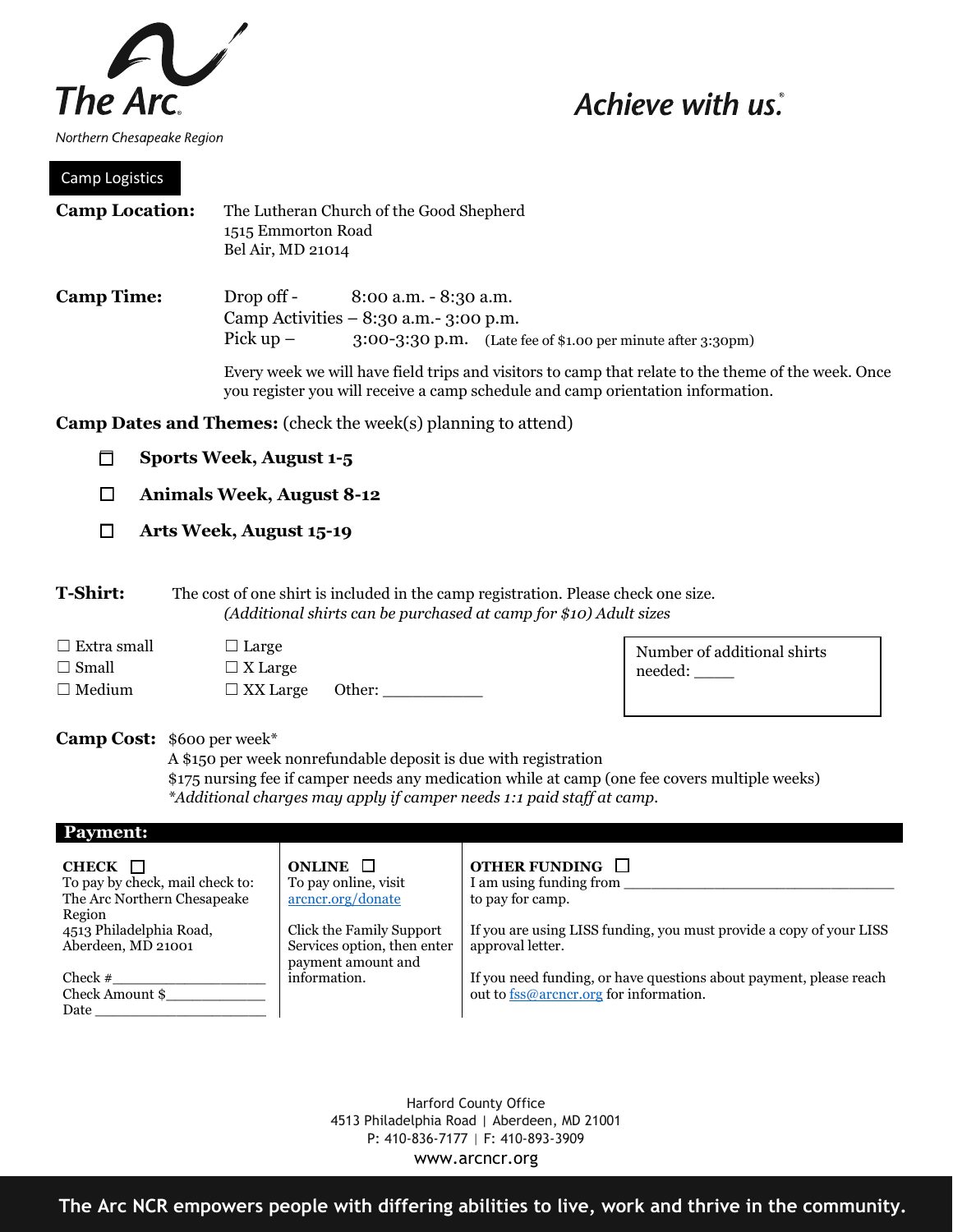

### About Your Camper

The following information will be used to help coordinate activities and transitions to best accommodate each camper. Please feel free to add an additional page if necessary.

### **Please check all answers that apply:**

Does the camper have a current behavioral intervention plan (BIP)?  $□YES \quad □NO$ 

If yes, please provide a copy of the current BIP. We will use it as a guide while at camp.

Please list any antecedents that you are aware of about the camper (things that can spark a behavior challenge) EX: dog barking, police officer, large group, sirens, someone crying, etc.:

\_\_\_\_\_\_\_\_\_\_\_\_\_\_\_\_\_\_\_\_\_\_\_\_\_\_\_\_\_\_\_\_\_\_\_\_\_\_\_\_\_\_\_\_\_\_\_\_\_\_\_\_\_\_\_\_\_\_\_\_\_\_\_\_\_\_\_\_\_\_\_\_\_\_\_\_

### **Daily Activities:**

| Will this camper need a one-on-one <b>specifically trained</b> staff throughout the day?                                               | $\square$ YES | $\square$ NO |
|----------------------------------------------------------------------------------------------------------------------------------------|---------------|--------------|
| *Each camper will get a volunteer "buddy" to assist them every day, but they won't have extensive training specific to your child. 1:1 |               |              |
| specifically trained staff may be available for an extra fee.                                                                          |               |              |

### **Eating:**

*Campers bring their own lunch; however, mealtime will be monitored and some activities include lunch or edible treats.*

| Food allergies:         | $\square \text{YES}$ | $\Box$ NO    |  |
|-------------------------|----------------------|--------------|--|
| If yes, please specify: |                      |              |  |
| <b>Special Diet:</b>    | $\Box$ YES           | $\square$ NO |  |
| If yes, please specify: |                      |              |  |

Harford County Office 4513 Philadelphia Road | Aberdeen, MD 21001 P: 410-836-7177 | F: 410-893-3909 www.arcncr.org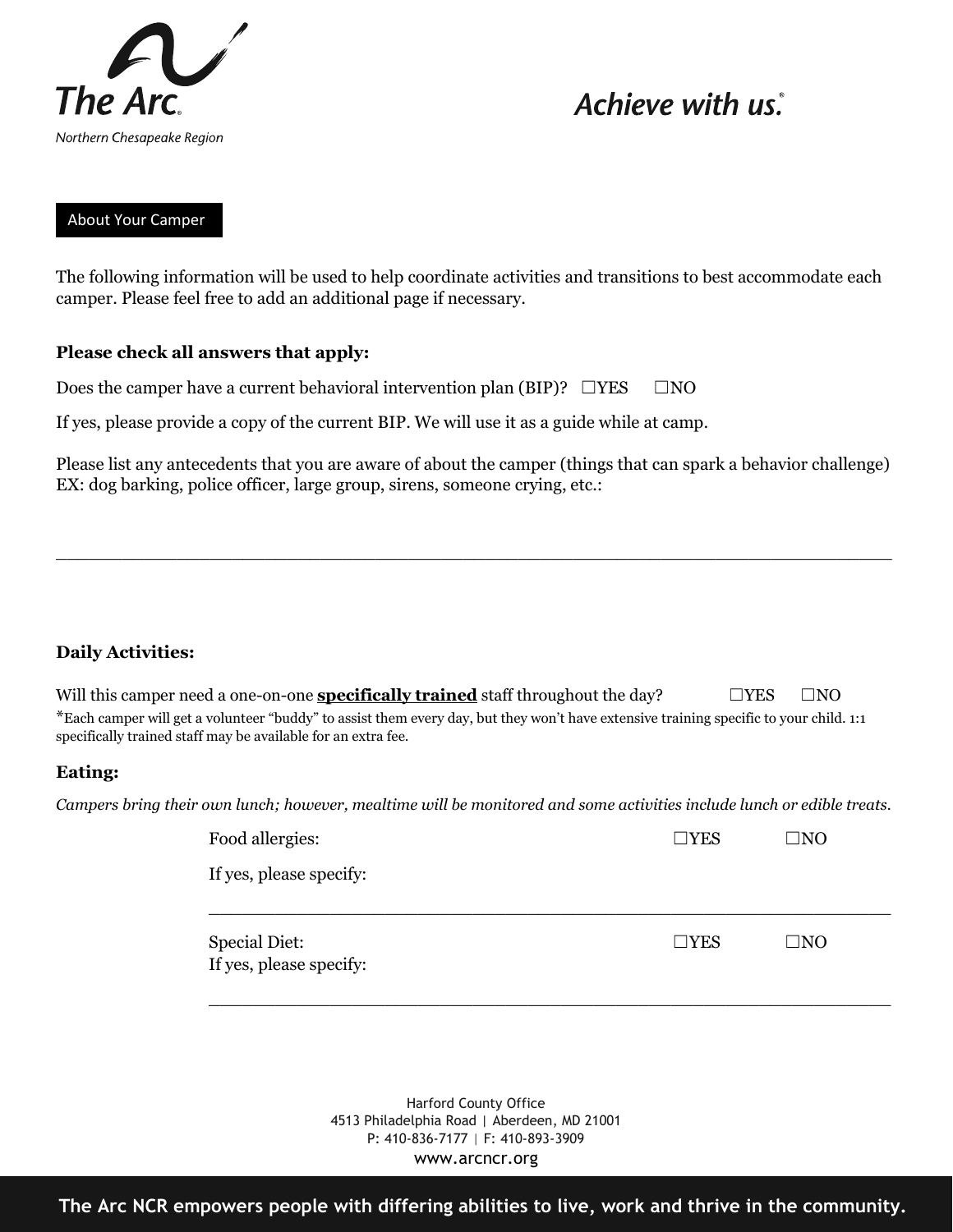

|                                 | Eating assistance required:<br>If yes, please specify:              | $\Box$ YES $\Box$ NO          |
|---------------------------------|---------------------------------------------------------------------|-------------------------------|
|                                 | Camper uses a feeding tube:                                         | $\Box$ YES $\Box$ NO          |
|                                 | If yes, please specify:                                             |                               |
| <b>Mobility:</b>                |                                                                     |                               |
|                                 | Uses a wheelchair:<br>If yes, please specify:                       | $\Box$ YES $\Box$ NO          |
|                                 | Uses a walker:                                                      | $\Box$ YES $\Box$ NO          |
|                                 | If yes, please specify:                                             |                               |
|                                 | Restriction on walking or running:                                  | $\Box$ YES $\Box$ NO          |
|                                 | If yes, please specify:                                             |                               |
| <b>Communication Abilities:</b> |                                                                     |                               |
|                                 | Camper clearly communicates verbally and is easily understood:      | $\Box$ YES<br>$\square$ NO    |
|                                 | If no, please specify:                                              |                               |
|                                 | Camper uses sign language:                                          | $\square$ YES<br>$\square$ NO |
|                                 | If yes, please specify:                                             |                               |
|                                 | Camper uses a communication device & or other modes to communicate: | $\Box$ YES<br>$\square$ NO    |
|                                 | If yes, please specify:                                             |                               |
|                                 |                                                                     |                               |

Harford County Office 4513 Philadelphia Road | Aberdeen, MD 21001 P: 410-836-7177 | F: 410-893-3909 www.arcncr.org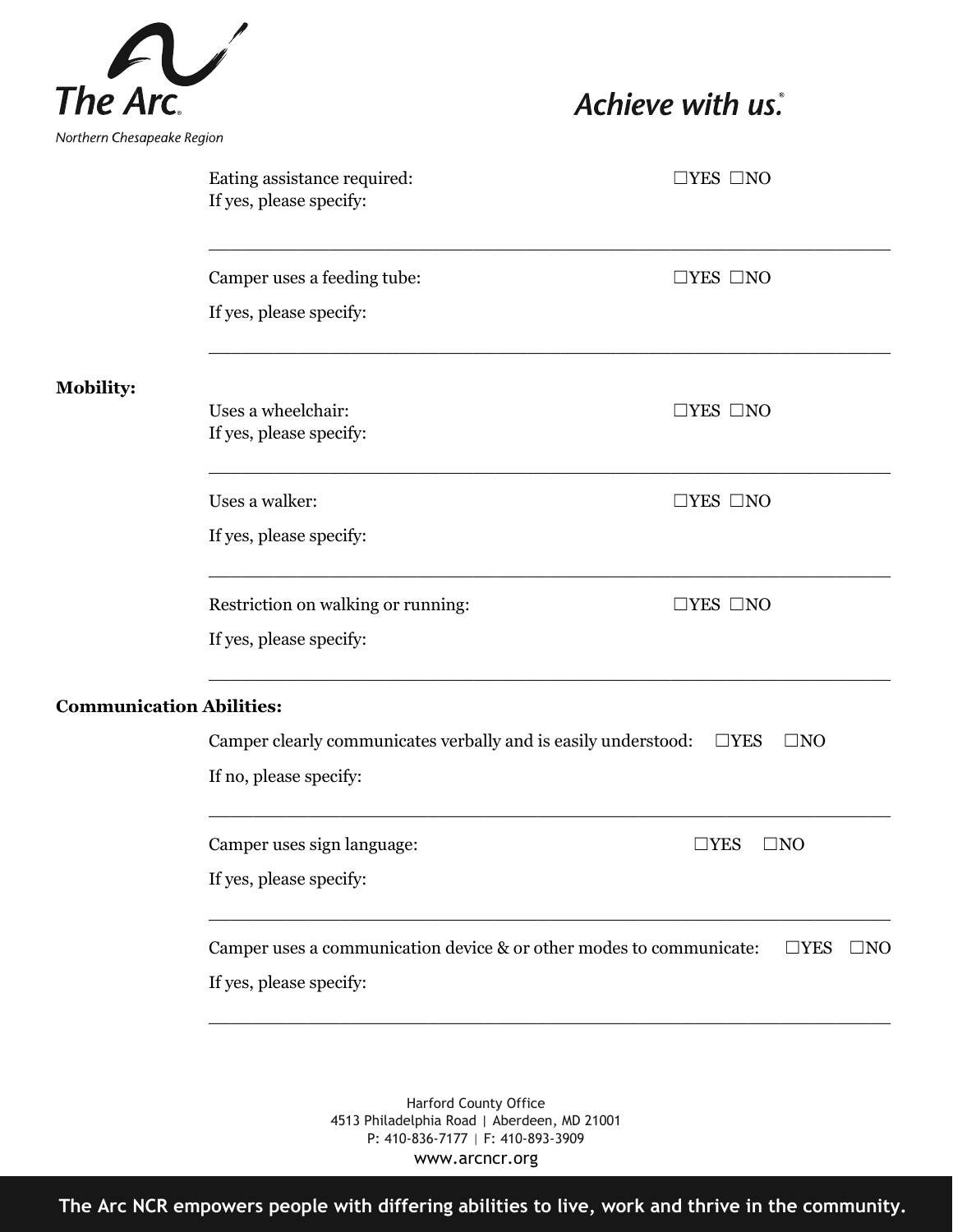

### **Hearing Impaired:**

|                | Camper has a hearing impairment:                                                                          | $\Box$ YES $\Box$ NO |
|----------------|-----------------------------------------------------------------------------------------------------------|----------------------|
|                | If yes, please specify:                                                                                   |                      |
|                | Camper uses a hearing aid:                                                                                | $\Box$ YES $\Box$ NO |
|                | If yes, please specify:                                                                                   |                      |
|                | Can the hearing aid get wet:                                                                              | $\Box$ YES $\Box$ NO |
| <b>Vision:</b> |                                                                                                           |                      |
|                | Camper has a visual impairment:                                                                           | $\Box$ YES $\Box$ NO |
|                | If yes, please specify:                                                                                   |                      |
| Swimming:      |                                                                                                           |                      |
|                | Camper has permission to swim and get into pool:                                                          | $\Box$ YES $\Box$ NO |
|                | Camper can use any type of sunscreen:<br>If no please send camper with sunscreen labeled with their name. | $\Box$ YES $\Box$ NO |
|                |                                                                                                           |                      |
|                | Camper has a fear of water:                                                                               | $\Box$ YES $\Box$ NO |
|                | Camper will venture beyond physical abilities:                                                            | $\Box$ YES $\Box$ NO |
|                | Camper can swim in water over head:                                                                       | $\Box$ YES $\Box$ NO |
|                | If yes, please specify:                                                                                   |                      |
|                |                                                                                                           |                      |

Harford County Office 4513 Philadelphia Road | Aberdeen, MD 21001 P: 410-836-7177 | F: 410-893-3909 www.arcncr.org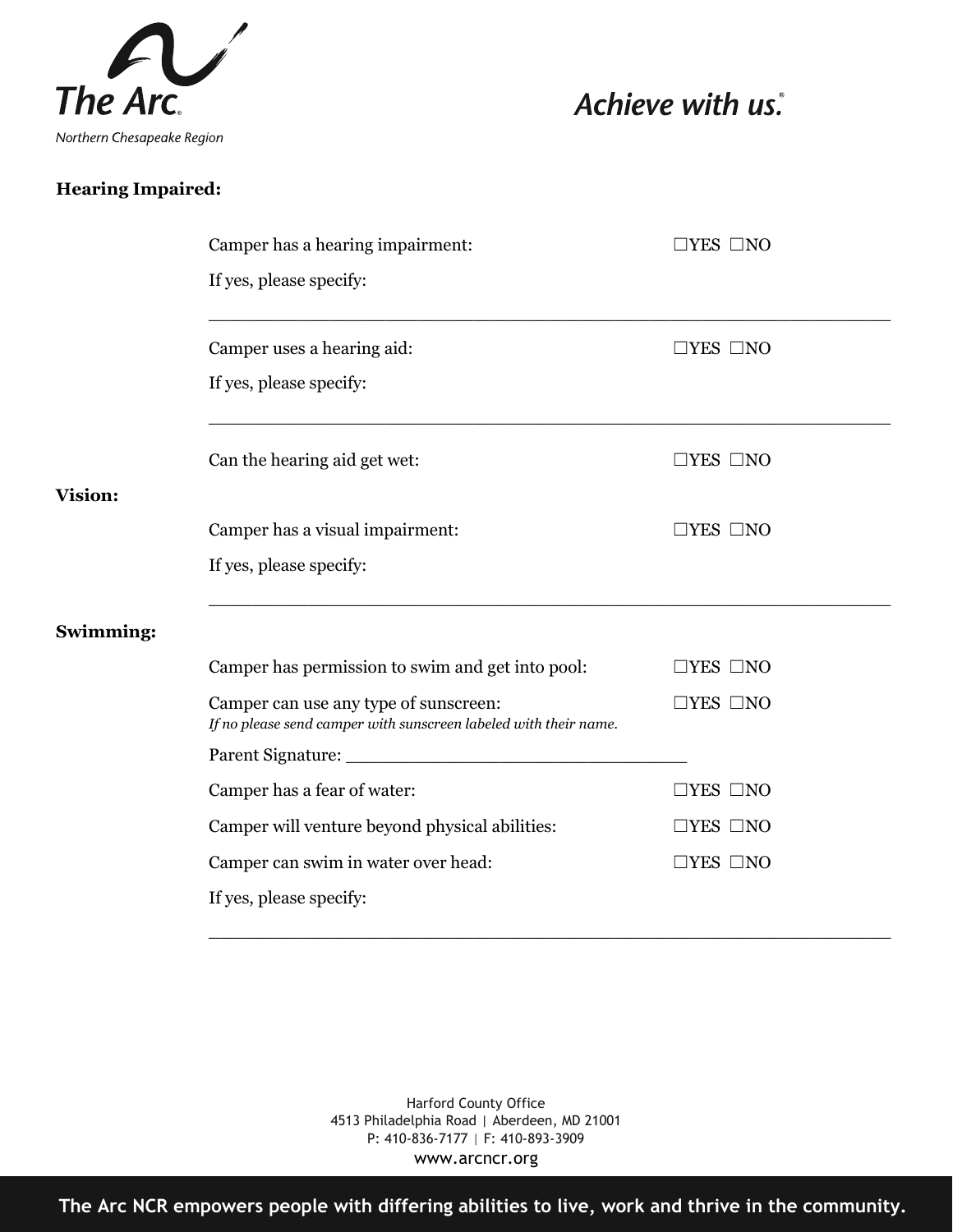

Camper is bathroom accountable: □YES □NO If no, the camper must wear a swim pull-up while in the pool (not provided by The Arc NCR.)

### **Toileting and Changing:**

|                        | Camper is completely independent:<br>If no, please answer the following questions. | $\Box$ YES $\Box$ NO    |
|------------------------|------------------------------------------------------------------------------------|-------------------------|
|                        | Camper needs assistance in the bathroom:                                           | $\Box$ YES $\Box$ NO    |
|                        |                                                                                    |                         |
|                        | Camper needs assistance changing:                                                  | $\Box$ YES $\Box$ NO    |
|                        |                                                                                    |                         |
|                        | Camper needs assistance washing hands:                                             | $\Box$ YES $\Box$ NO    |
|                        |                                                                                    |                         |
|                        | Camper needs assistance with feminine products:                                    | $\Box$ YES $\Box$ NO    |
|                        |                                                                                    |                         |
| <b>Animal Related:</b> |                                                                                    |                         |
|                        | Camper fears animals:                                                              | $\exists$ YES $\Box$ NO |
|                        | If yes, please specify:                                                            |                         |
|                        | Camper is allergic to animals or odor:                                             | $\Box$ YES $\Box$ NO    |
|                        | If yes, please specify:                                                            |                         |
|                        | Camper shows aggression towards animals:                                           | $\Box$ YES $\Box$ NO    |
|                        | If yes, please specify:                                                            |                         |

\_\_\_\_\_\_\_\_\_\_\_\_\_\_\_\_\_\_\_\_\_\_\_\_\_\_\_\_\_\_\_\_\_\_\_\_\_\_\_\_\_\_\_\_\_\_\_\_\_\_\_\_\_\_\_\_\_\_\_\_\_\_

Harford County Office 4513 Philadelphia Road | Aberdeen, MD 21001 P: 410-836-7177 | F: 410-893-3909 www.arcncr.org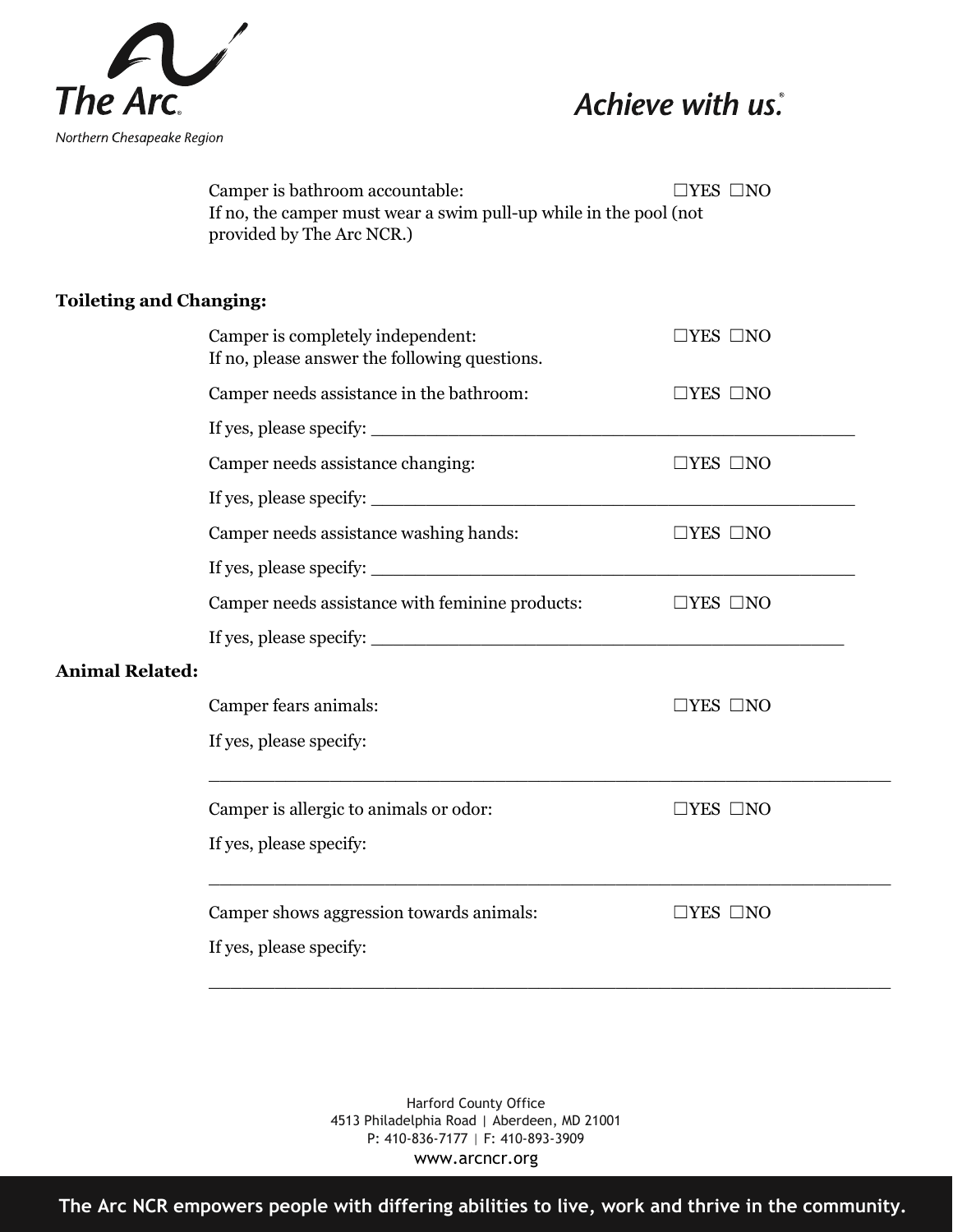

|                             | Camper understands hygiene boundaries with animals:                                                  | $\Box$ YES $\Box$ NO |
|-----------------------------|------------------------------------------------------------------------------------------------------|----------------------|
|                             | If no, please specify:                                                                               |                      |
|                             |                                                                                                      |                      |
| <b>Medication:</b>          |                                                                                                      |                      |
|                             | Camper takes medication daily:                                                                       | $\Box$ YES $\Box$ NO |
|                             | If yes, please specify:                                                                              |                      |
|                             | Camper will need medication while at camp:<br>If yes, please specify: (must complete Dr. order form) | $\Box$ YES $\Box$ NO |
| <b>Seizure Information:</b> |                                                                                                      |                      |
|                             | Type of seizures: Type of seizures:                                                                  |                      |
|                             |                                                                                                      |                      |
|                             |                                                                                                      |                      |
|                             |                                                                                                      |                      |
|                             |                                                                                                      |                      |
|                             |                                                                                                      |                      |

*Parent/Guardian Signature Date*

 $\_$  , and the set of the set of the set of the set of the set of the set of the set of the set of the set of the set of the set of the set of the set of the set of the set of the set of the set of the set of the set of th

\_\_\_\_\_\_\_\_\_\_\_\_\_\_\_\_\_\_\_\_\_\_\_\_\_\_\_\_\_\_\_\_\_\_\_ *Parent/Guardian Printed Name*

> Harford County Office 4513 Philadelphia Road | Aberdeen, MD 21001 P: 410-836-7177 | F: 410-893-3909 www.arcncr.org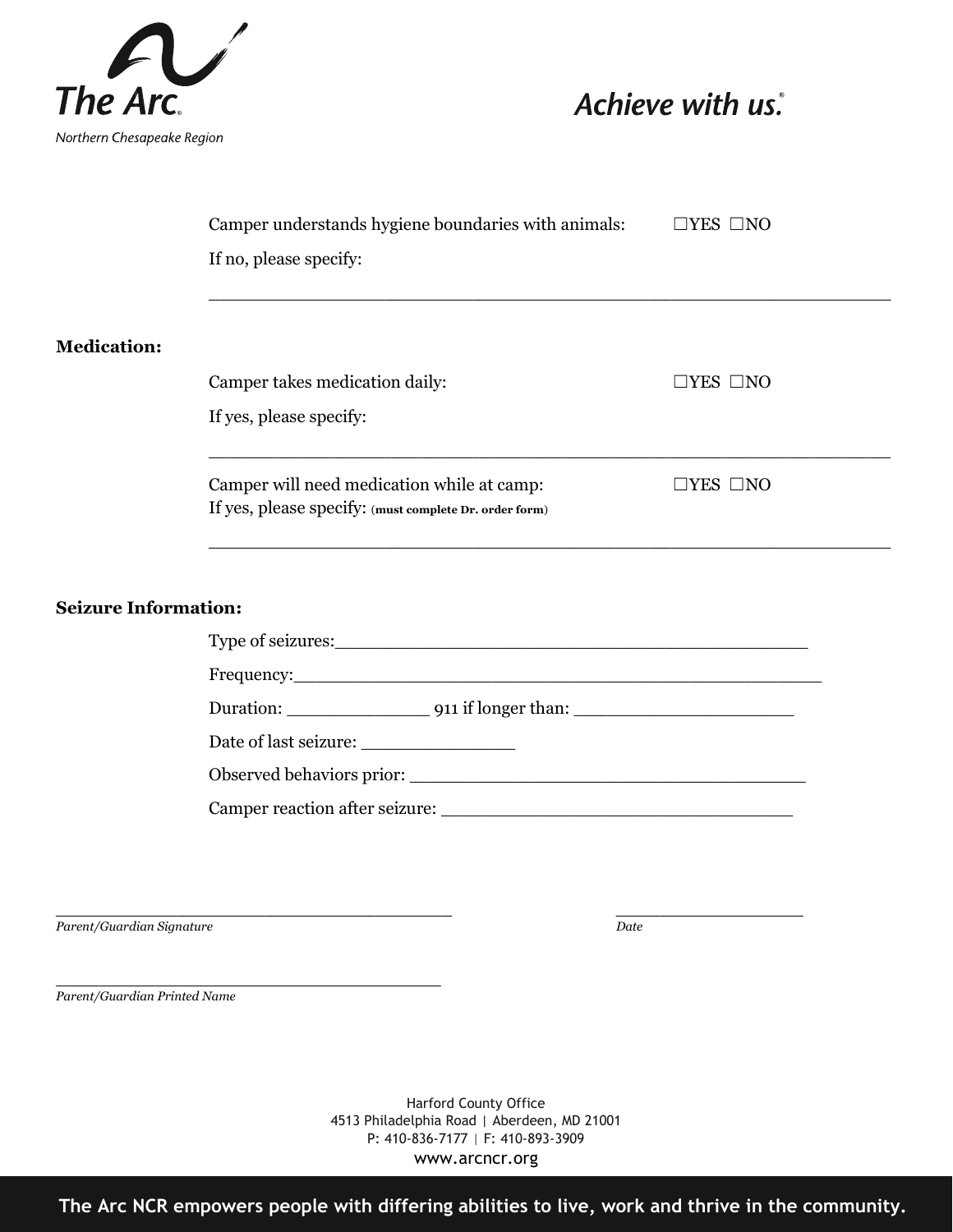

#### Field Trip & Transportation Release:

I give permission for my child to be transported offsite for any and all activities under the supervision of The Arc NCR Camp Sp'Arc. I understand that transportation includes bus transportation off site via school bus for the trip of the day.

 $\_$ 

|  | Camper can and will stay seated on a school bus: | $\Box$ YES $\Box$ NO |
|--|--------------------------------------------------|----------------------|
|--|--------------------------------------------------|----------------------|

Parent/Guardian Signature **Date** Date

#### Enrollment Agreement:

- 1. The camper and parent/guardian agree to abide by the rules and regulations set by The Arc NCR / Camp Sp'Arc for the health, safety and welfare of all campers, staff, and volunteers.
- 2. The Arc NCR / Camp Sp'Arc is not responsible for any personal belongings while at camp, or in transit whether by loss, theft, fire or any other means.
- 3. The Arc NCR / Camp Sp'Arc reserves the right to deny, cancel, sever or suspend a camper's enrollment if deemed for the best interest of the camper/the camp, in which case no refund will be issued for the unused time.
- 4. Parent signature further gives permission for the camper to participate in special programs and activities, including field trips, visitors and other camp related activities.
- 5. No refunds will be made for partial or unused day(s), canceled or unattended week(s).
- 6. In the event of injury or accident I request the necessary measures be instituted without delay as judgement of the medical personnel dictates.

 $\overline{\phantom{a}}$  , and the contract of the contract of the contract of the contract of the contract of the contract of the contract of the contract of the contract of the contract of the contract of the contract of the contrac *Parent/Guardian Signature Date*

*Parent/Guardian Printed Name* 

\_\_\_\_\_\_\_\_\_\_\_\_\_\_\_\_\_\_\_\_\_\_\_\_\_\_\_\_\_\_\_\_\_\_\_

Harford County Office 4513 Philadelphia Road | Aberdeen, MD 21001 P: 410-836-7177 | F: 410-893-3909 www.arcncr.org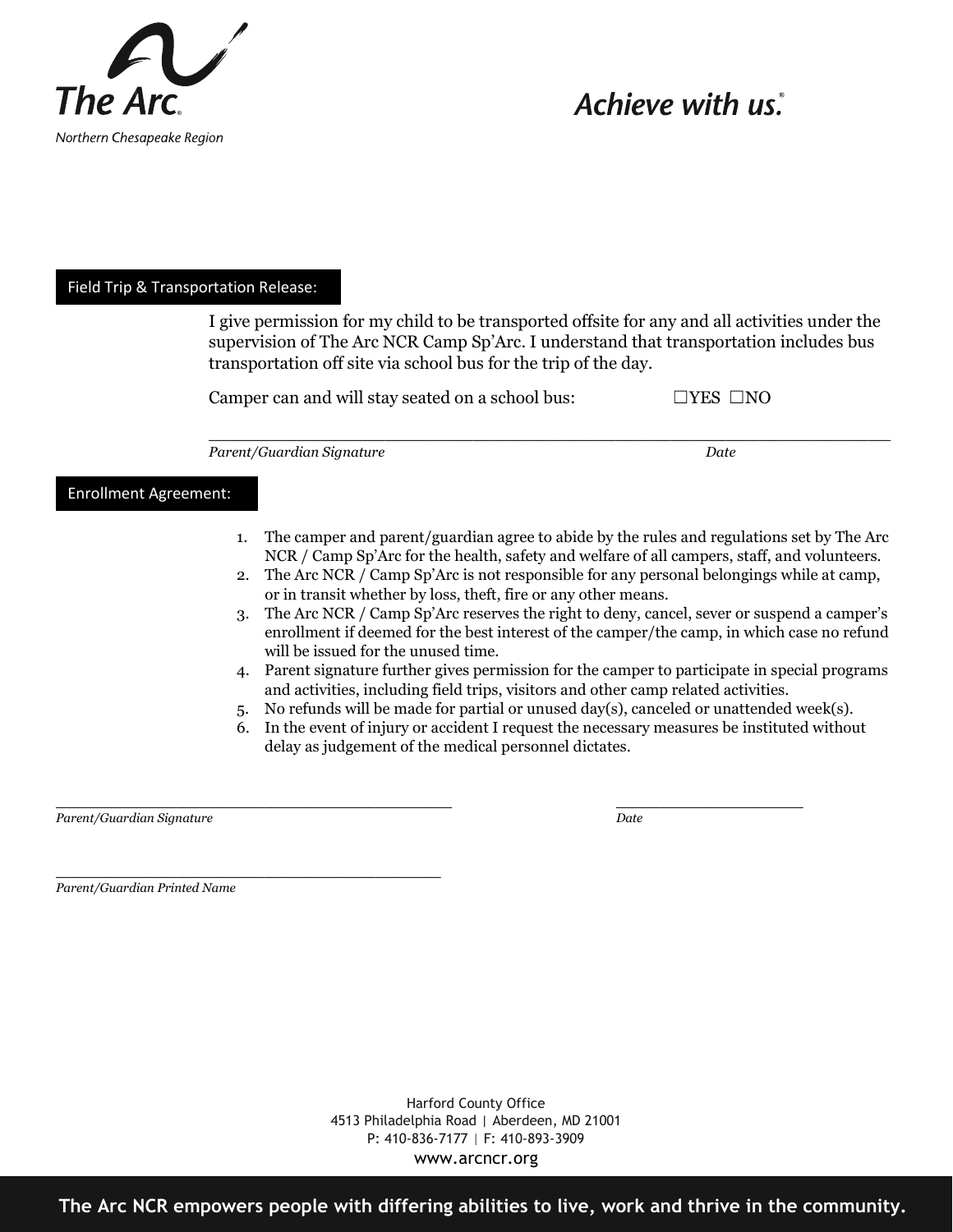

### Health Information:

Please provide information on any and all medical conditions, psychological conditions, behavior conditions, medication, dietary restrictions, allergies, or special needs that we need to be aware of to ensure your child's camp experience is positive. (See and complete attached health and medication forms.)

### Acknowledgement, Liability, Assumption of Risk, Indemnification, and Release

#### **Liability:**

Each camper of The Arc NCR / Camp Sp'Arc shall be personally liable for any personal injury caused by the camper, the camper's family or guest. Any camper who causes personal injury or damages any apparatus, equipment, facilities or programs at the camp or camp facilities shall promptly pay The Arc NCR/Camp Sp'Arc for any property damage after your presentation of statement.

#### **Assumption of Risk:**

The use of the swimming pool, any apparatus, equipment facilities, or services operated by The Arc NCR/Camp Sp'Arc is undertaken by the camper, camper's family or guest at such person's own risk, and The Arc NCR/Camp Sp'Arc should not be held liable for any injuries, death, or damage to any such person, to the property of such person, or be subject to any claims, demands, or damages resulting from such use. Nothing contained herein shall relieve The Arc NCR/Camp Sp'Arc for gross negligence or willful misconduct.

#### **Indemnification:**

Each camper agrees to indemnify, hold The Arc NCR/Camp Sp'Arc and its agents and employees, free and harmless from all connections with the use of a swimming pool and apparatus, equipment, facilities, and services of The Arc NCR/Camp Sp'Arc.

#### **Release:**

Each camper hereby releases The Arc NCR/Camp Sp'Arc from all damages, suits, liability costs and expenses incurred in connection with the use of the swimming pool or equipment. Binding effect: the above provisions are binding upon the camper, the camper's personal representative, successors or assigns. By signing below the Camper or their guardian recognizes the possibility of physical injury while at The Arc NCR / Camp Sp'Arc's programs and activities.

*Parent/Guardian Signature Date*

 $\overline{\phantom{a}}$  , and the contract of the contract of the contract of the contract of the contract of the contract of the contract of the contract of the contract of the contract of the contract of the contract of the contrac

\_\_\_\_\_\_\_\_\_\_\_\_\_\_\_\_\_\_\_\_\_\_\_\_\_\_\_\_\_\_\_\_\_\_\_ *Parent/Guardian Printed Name*

> Harford County Office 4513 Philadelphia Road | Aberdeen, MD 21001 P: 410-836-7177 | F: 410-893-3909 www.arcncr.org